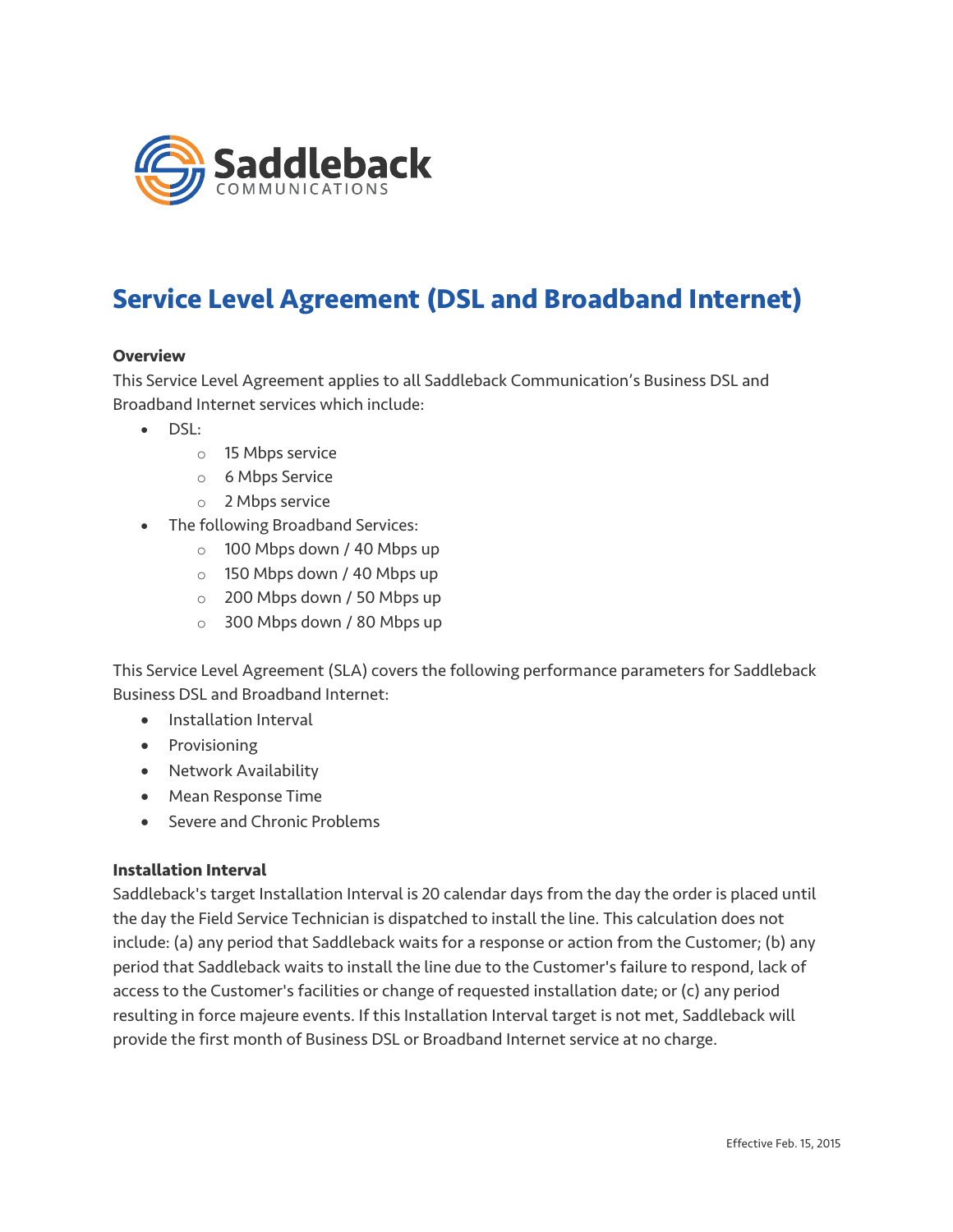This Service Level Agreement becomes effective upon initial confirmation of traffic passing from the Customer's router to the Saddleback network.

## **Provisioning**

Saddleback and the Customer agree that a Saddleback Business DSL or Broadband Internet circuit shall be successfully provisioned if the maximum download throughput is 85% of the ordered service. If the Field Service Technician is unable to successfully provide a circuit with the ordered service, the Customer will be offered the maximum available throughput rate and corresponding service.

## **Network Availability**

Saddleback is committed to providing a reliable network for its Customers. With that goal, Saddleback's target for Network Availability is 99.99%. Saddleback's Network Availability is defined as the percentage of minutes in a calendar month a Customer circuit did not experience a Service Outage in that month. Network Availability as a percentage is calculated:

1 — (Time to Restore Service for all Customer Circuit outages experienced in a calendar month) x 100 Number of total minutes in the same month

The availability target does not account for scheduled outages on Saddleback's Network or events outside of Saddleback's control, including, but not limited to, force majeure events or Customer equipment outages. Network downtime is calculated commencing with the date and time on which the Customer contacts Saddleback and a trouble ticket is opened and ending upon confirmation from Saddleback that the network is restored.

If Saddleback does not meet Network Availability per the above definition, Saddleback will credit the Customer based on the amount of downtime experienced. Each hour of downtime constitutes an hour of credit. Downtime in excess of four (4) hours in one day will be considered an entire day. Credit is calculated based on the monthly recurring fee and a thirty (30) day month.

#### **Mean Response Time**

Saddleback is committed to providing the best Customer care experience in the telecommunications industry. In the event that a trouble ticket is required, Saddleback will provide updates to the Customer at least once daily on each open issue.

Each issue will be handled separately and will not be combined with another open issue unless related to the open issue.

#### **Severe and Chronic Problems**

A Customer is experiencing a Severe Problem if the aggregate Service Outage time experienced is in excess of twenty-four (24) hours in any calendar month. If a subsequent severe problem occurs